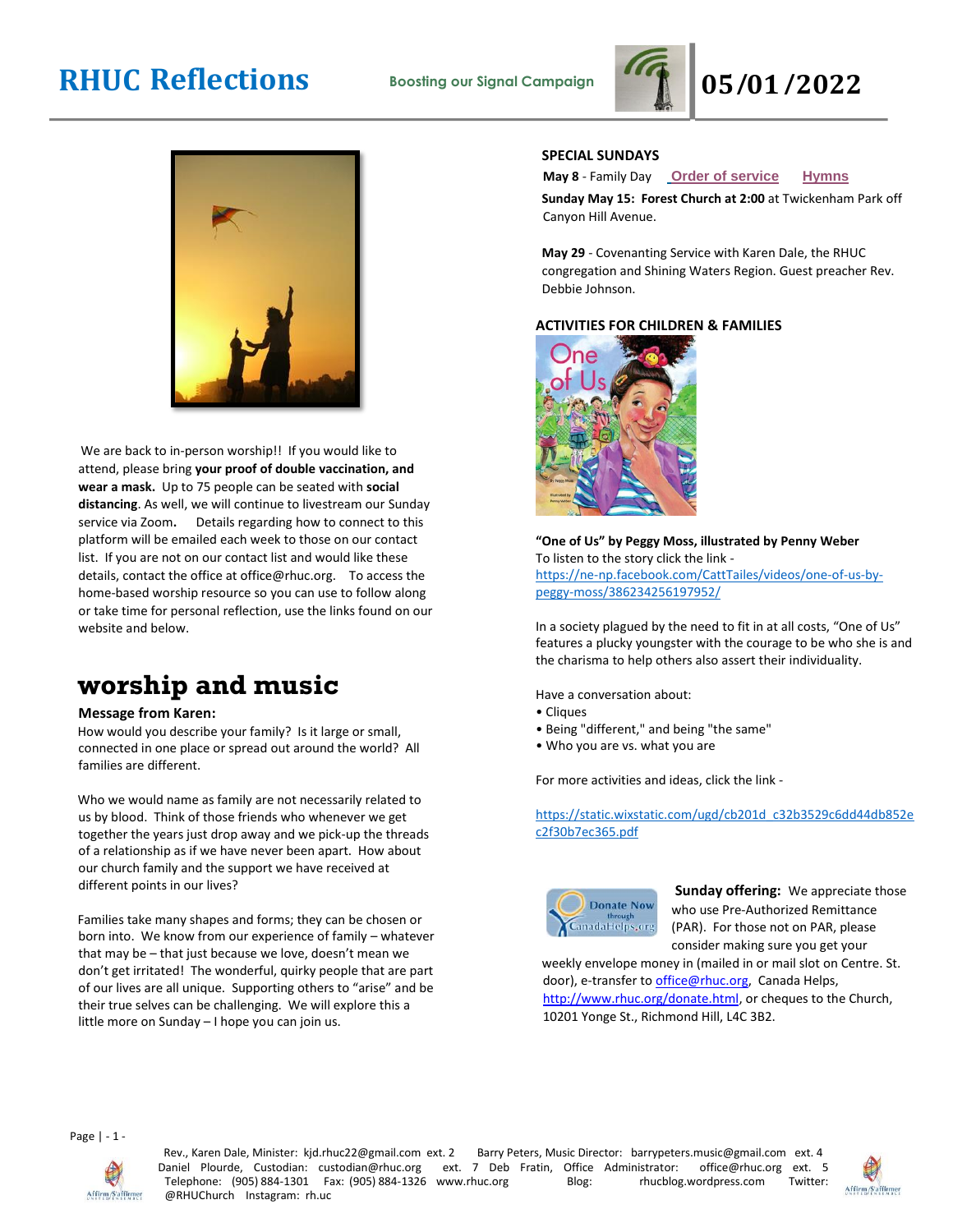

### **programs for all**

**Shalom Seekers:** Please join us on **Monday, May 9th at 10 a.m. on Zoom** as we continue the study of SHORT STORIES BY JESUS: The Enigmatic Parables of a Controversial Rabbi by Amy-Jill Levine. Professor Levine takes a deep look at the parables in the New Testament through a Jewish lens and makes the reader think differently about these stories many of us grew up hearing and reading. For this week, please read Chapter 2: The Good Samaritan, pages 77 to 97 inclusive. We will do this chapter in two parts.

 For more details about Shalom Seekers, please speak to anyone in the group or to Sandra Loughton, Facilitator. New members are always welcome to join us.

**CC**'cook's Corner'! Trying to eat less meat? Why not try 'Meatless Monday'! Watch this corner for new recipes. Send your favourite recipes to either Deb Fratin at [office@rhuc.org](mailto:office@rhuc.org) or Lyn May at **lynniemay@gmail.com**. Thanks!!

#### **Ricardo's tofu, green pea and white bean patties**

1 small onion quartered 1 garlic clove halved 1 small jalapeno halved and seeded 3/4 lb. firm tofu cubed 1 can white beans rinsed and drained 1 1/2 cups frozen peas thawed 2 eggs lightly beaten 1/4 cup ap flour 1/4 cup breadcrumbs 1/4 cup parmesan grated 1 tsp salt 1/2 tsp each ground coriander and cumin 1/2 cup olive oil

Finely chop onion, garlic, and jalapeno in food processor (or chop finely by hand)

Add green peas, eggs, flour, breadcrumbs, cheese, salt and spices. Pulse a few times or mash with a potato masher there should still be pieces of peas.

Form into 18 balls and flatten on cookie sheet lined with parchment paper.

In a large non-stick skillet cook 6 patties at a time in 2 tbsp oil over medium high heat. Flip after 5 minutes and cook 5 minutes on other side. Flatten slightly as they cook. Add oil as necessary.

**RHUC Book Club**: Please join us on **Wednesday, May 25th at 4 p.m. on Zoom** to discuss Swimming Back to Trout River by Linda Rui Feng. This novel is the OBOA (One Book ~ One Aurora) selection for 2022 and it was longlisted for the Scotiabank Giller Prize in 2021. The Aurora Public Library has provided us with enough copies of the book for everyone in the book club with a few to spare.

 A lyrical novel set against the backdrop of China's Cultural Revolution that follows a father's quest to reunite his family before his precocious daughter's momentous birthday, which Garth Greenwell calls "one of the most beautiful debuts I've read in years."

 For more information about the RHUC Book Club, please contact Sandra Loughton, Facilitator. New members are warmly welcomed.

**H.A.I.R.:** HAIR (Heretics, Agnostics, Infidels and Other Riffraff), meets every Monday from 7:00 – 8:15 pm. We will continue to meet online, via Zoom, until further notice.These discussions are open to anyone interested, and new members are always welcome. For further information, or to get the zoom link for our next meeting, please contact David Leyton-Brown at [dlbrown@yorku.ca](mailto:dlbrown@yorku.ca)

### **church news**

**Memory Garden:** Each year, annual flowers are planted in a special section of the church garden to remember family members and friends who have died the past year. The Memory Garden is located at the Yonge Street entrance to the Commons (1957 addition); a sign is added listing those we remember. Contact Donna Smith, 905-884-6307, if you would like to participate.

**Help needed:** The Church Gardener started to create and

maintain the garden in 2005. Entering her 18th year, she is beginning to realize, because her body is telling her, that digging is hard to do and now must ask for help. Can you give an hour or two? Contact her, 905-884-6307,



to respond. *Thanks, Donna Smith, Church Gardener*

Page | - 2 -



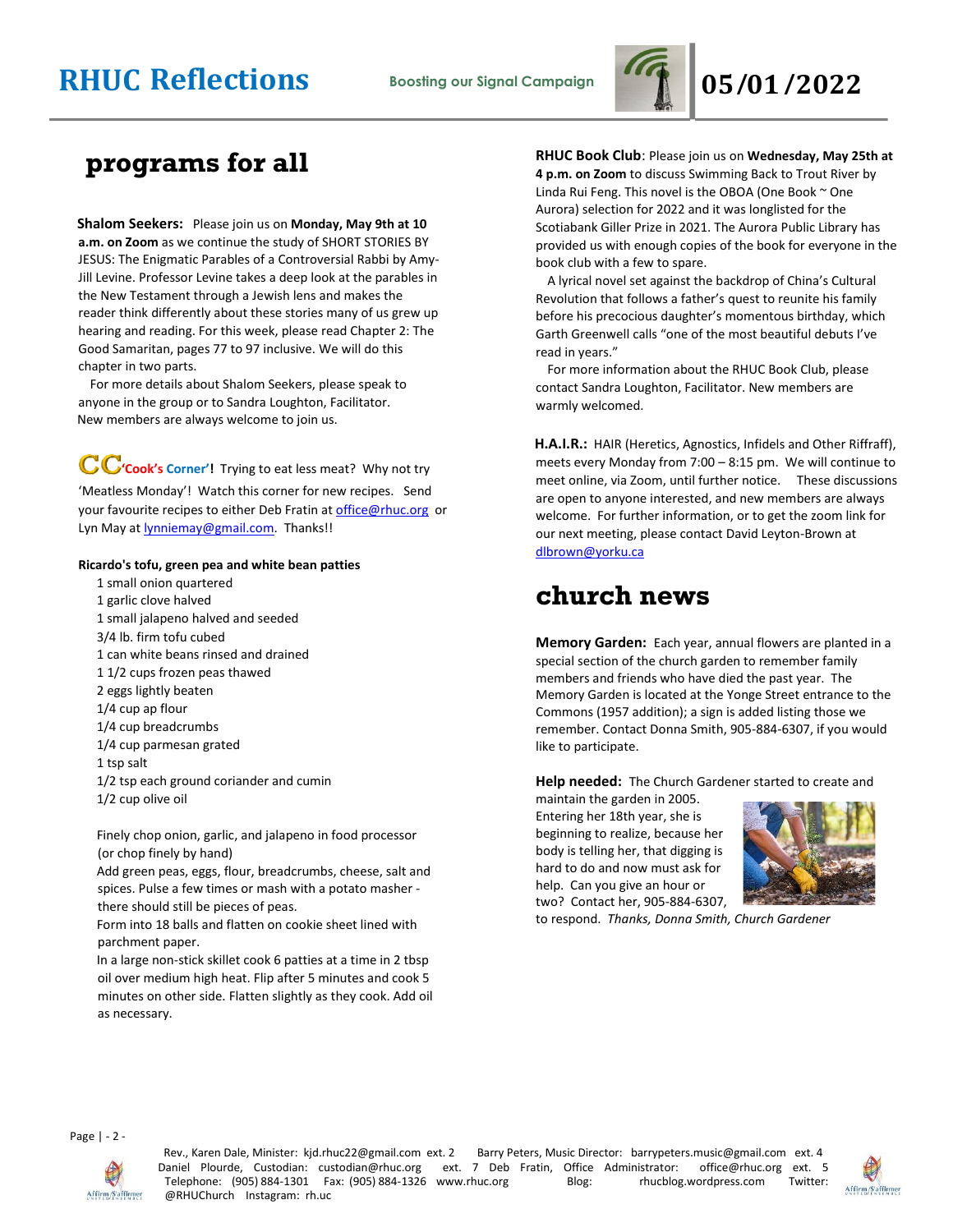

#### **Refugee Support Committee**



Good news! After a long and difficult three years our new friends, Nur and Ahmad Alwani, have arrived in Canada. RHUC has sponsored two Syrian families, and this is our first arrival! Nur and Ahmad fled Syria

and lived temporarily first in Egypt and then in Turkey while they waited for sponsorship. Their uncle and aunt, Ibrahim and Lodi, brought their case to our attention through the United Church of Canada in Toronto. They have taken on the financial support both for the waiting period with all the expenses of temporary accommodation and the substantial costs of completing all the medical and security checks and for all the settlement costs for their first year in Canada. This is a huge load, but Ibrahim and Lodi have been here for 23 years and are well established in jobs and their new house in King City. They have of course welcomed Nur and Ahmad into their home and are thrilled to be together as a family but recognize that the young couple will be anxious to set up their own place, find jobs and settle into their new life. the King City home is quite far from public transportation and job possibilities.

 Nur is an experienced IT technician and Ahmad has experience in the construction and retail industry. Both speak English - Nur's is excellent, written, and oral, and Ahmad is working on his. We hope to be able to help them find work - I will have their resumes soon. If anyone has any leads on one-bedroom apartments in the aurora /Newmarket/Richmond hill area that would mean they are able to find work and transportation and not be too far from family - and friends.

 I am thinking of how helpful Men's Breakfast was to Waseem Mckhoul and how important church friends were to the rest of Waeem's growing family. For now, the emphasis is on getting SIN cards, Health cards, bank accounts, drivers' licences - all the things we take for granted!

 The Alwanis are happy to receive visitors at their beautiful new home off Jane Street and have lots of outdoor space and a beautiful back garden with forest and streams - perfect for Forest Church. For now, in person get-togethers at church don't seem likely but I am thinking of setting up some smaller outdoor events. If you would like to be part of the Welcome Committee, please give your name to either Deb Fratin at the church office or Lyn May.

 Many thanks again to DJ McCready and all the work he has done filling out endless sponsorship forms and setting up arrangements for disbursing financial support - and being the main go-to person over the last three years,

 *Lyn May, Refugee Support Committee*

**Broadview renewal time!** If you would like to renew your annual Broadview subscription or sign up for the magazine subscription for \$25, please etransfer to office@rhuc.org, mail a cheque or leave in the deposit box in the sanctuary by May 9. Thank you!

### **outreach**

**Myths about those experiencing Homelessness (#4) Misconception: "Homelessness only exists if you can see it."**



Just because you do not see a person sleeping outside, does not mean that your community does not have a homeless population!

Many people experiencing homelessness are experiencing **HIDDEN HOMELESSNESS.** 

Hidden homelessness refers to individuals temporarily living with others (friends or strangers) without a guarantee that they will be able to stay long-term and without immediate prospects for acquiring permanent housing. This population is considered 'hidden' because they may not access homeless supports and services, despite their need for them.

#### **Home on the Hill - Did you know?**

In December 2021 Kathy Mochanchi was awarded the *Outstanding Canadian Award and Letter of Recognition* for her community work for people and their families affected by serious mental illness.

**"Home on the Hill** has produced a video which explains their history, describes the impact they have on the community of Richmond Hill and lays out the challenges they faced moving forward. Home on the Hill hears from families everyday, who have lost their loved ones to homelessness, prisons, or death due to the need for a more adequate mental health system. They support those families who are fortunate that their loved ones are still with them, while at the same time fight for more supportive housing so that their loved ones can have the housing which they deserve. The video also describes our recreation program, "Home on the Hill Connection" which reaches out to those made even more isolated by the restrictions of the COVID pandemic by sending them a gift package and creating a nurturing relationship with the hope that they will join our recreational activities." <https://youtu.be/dUswy8cmAj4>

Page | - 3 -



Rev., Karen Dale, Minister: kjd.rhuc22@gmail.com ext. 2 Barry Peters, Music Director: barrypeters.music@gmail.com ext. 4 Daniel Plourde, Custodian: custodian@rhuc.org ext. 7 Deb Fratin, Office Administrator: office@rhuc.org ext. 5<br>Telephone: (905) 884-1301 Fax: (905) 884-1326 www.rhuc.org Blog: rhucblog.wordpress.com Twitter: Telephone: (905) 884-1301 Fax: (905) 884-1326 www.rhuc.org Blog: hucblog.wordpress.com @RHUChurch Instagram: rh.uc